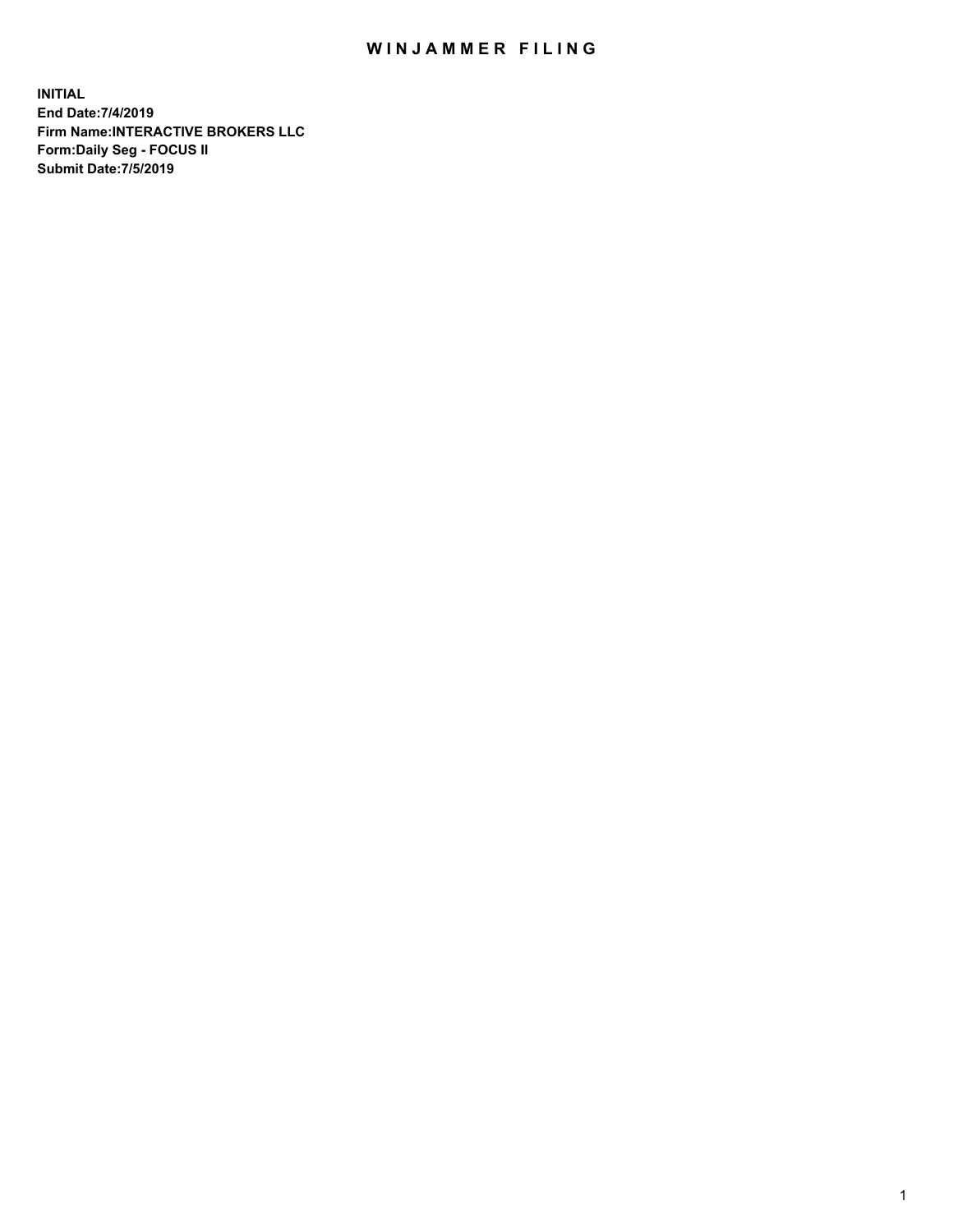**INITIAL End Date:7/4/2019 Firm Name:INTERACTIVE BROKERS LLC Form:Daily Seg - FOCUS II Submit Date:7/5/2019 Daily Segregation - Cover Page**

| Name of Company                                                                                                                                                                                                                                                                                                                | <b>INTERACTIVE BROKERS LLC</b>                                                                  |
|--------------------------------------------------------------------------------------------------------------------------------------------------------------------------------------------------------------------------------------------------------------------------------------------------------------------------------|-------------------------------------------------------------------------------------------------|
| <b>Contact Name</b>                                                                                                                                                                                                                                                                                                            | <b>James Menicucci</b>                                                                          |
| <b>Contact Phone Number</b>                                                                                                                                                                                                                                                                                                    | 203-618-8085                                                                                    |
| <b>Contact Email Address</b>                                                                                                                                                                                                                                                                                                   | jmenicucci@interactivebrokers.c<br>om                                                           |
| FCM's Customer Segregated Funds Residual Interest Target (choose one):<br>a. Minimum dollar amount: ; or<br>b. Minimum percentage of customer segregated funds required:% ; or<br>c. Dollar amount range between: and; or<br>d. Percentage range of customer segregated funds required between:% and%.                         | $\overline{\mathbf{0}}$<br>$\overline{\mathbf{0}}$<br>155,000,000 245,000,000<br>0 <sub>0</sub> |
| FCM's Customer Secured Amount Funds Residual Interest Target (choose one):<br>a. Minimum dollar amount: ; or<br>b. Minimum percentage of customer secured funds required:%; or<br>c. Dollar amount range between: and; or<br>d. Percentage range of customer secured funds required between:% and%.                            | $\frac{0}{0}$<br>80,000,000 120,000,000<br>0 <sub>0</sub>                                       |
| FCM's Cleared Swaps Customer Collateral Residual Interest Target (choose one):<br>a. Minimum dollar amount: ; or<br>b. Minimum percentage of cleared swaps customer collateral required:% ; or<br>c. Dollar amount range between: and; or<br>d. Percentage range of cleared swaps customer collateral required between:% and%. | $\frac{0}{0}$<br>0 <sub>0</sub><br>0 <sub>0</sub>                                               |

Attach supporting documents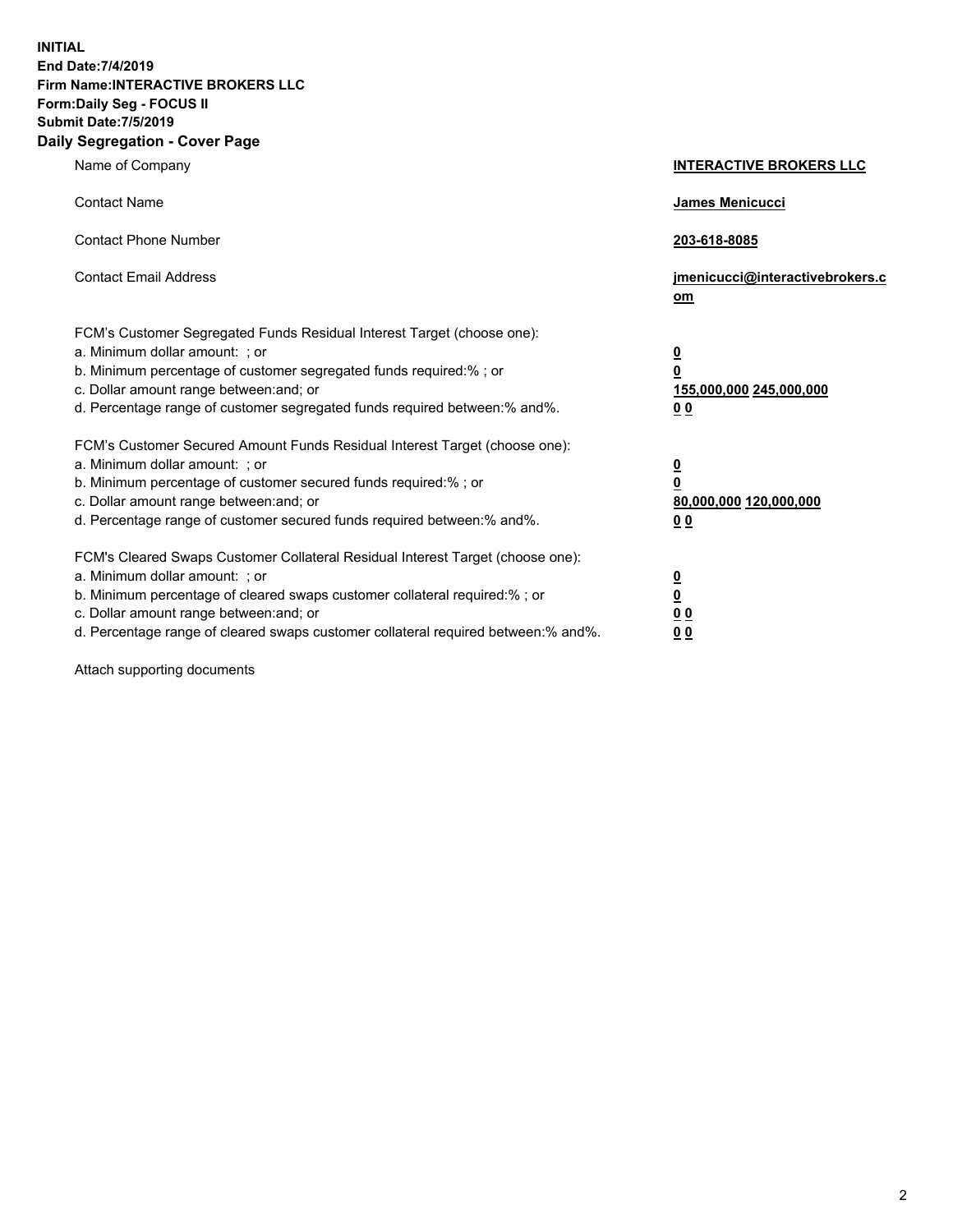## **INITIAL End Date:7/4/2019 Firm Name:INTERACTIVE BROKERS LLC Form:Daily Seg - FOCUS II Submit Date:7/5/2019 Daily Segregation - Secured Amounts**

|     | 2011, Ocglegation - Oceaned Anioanto                                                        |                                          |
|-----|---------------------------------------------------------------------------------------------|------------------------------------------|
|     | Foreign Futures and Foreign Options Secured Amounts                                         |                                          |
|     | Amount required to be set aside pursuant to law, rule or regulation of a foreign            | $0$ [7305]                               |
|     | government or a rule of a self-regulatory organization authorized thereunder                |                                          |
| 1.  | Net ledger balance - Foreign Futures and Foreign Option Trading - All Customers             |                                          |
|     | A. Cash                                                                                     | 467,681,863 [7315]                       |
|     | B. Securities (at market)                                                                   | 0 [7317]                                 |
| 2.  | Net unrealized profit (loss) in open futures contracts traded on a foreign board of trade   | 30,688,340 [7325]                        |
| 3.  | Exchange traded options                                                                     |                                          |
|     | a. Market value of open option contracts purchased on a foreign board of trade              | 65,769 [7335]                            |
|     | b. Market value of open contracts granted (sold) on a foreign board of trade                | -29,136 [7337]                           |
| 4.  | Net equity (deficit) (add lines 1.2. and 3.)                                                | 498,406,836 [7345]                       |
| 5.  | Account liquidating to a deficit and account with a debit balances - gross amount           | 9,659 [7351]                             |
|     | Less: amount offset by customer owned securities                                            | 0 [7352] <b>9,659</b> [7354]             |
| 6.  | Amount required to be set aside as the secured amount - Net Liquidating Equity              | 498,416,495 [7355]                       |
|     | Method (add lines 4 and 5)                                                                  |                                          |
| 7.  | Greater of amount required to be set aside pursuant to foreign jurisdiction (above) or line | 498,416,495 [7360]                       |
|     | 6.                                                                                          |                                          |
|     | FUNDS DEPOSITED IN SEPARATE REGULATION 30.7 ACCOUNTS                                        |                                          |
| 1.  | Cash in banks                                                                               |                                          |
|     | A. Banks located in the United States                                                       | 114,286,628 [7500]                       |
|     | B. Other banks qualified under Regulation 30.7                                              | 0 [7520] 114,286,628 [7530]              |
| 2.  | Securities                                                                                  |                                          |
|     | A. In safekeeping with banks located in the United States                                   | 413,755,543 [7540]                       |
|     | B. In safekeeping with other banks qualified under Regulation 30.7                          | 0 [7560] 413,755,543 [7570]              |
| 3.  | Equities with registered futures commission merchants                                       |                                          |
|     | A. Cash                                                                                     | $0$ [7580]                               |
|     | <b>B.</b> Securities                                                                        | $0$ [7590]                               |
|     | C. Unrealized gain (loss) on open futures contracts                                         | $0$ [7600]                               |
|     | D. Value of long option contracts                                                           | $0$ [7610]                               |
|     | E. Value of short option contracts                                                          | 0 [7615] 0 [7620]                        |
| 4.  | Amounts held by clearing organizations of foreign boards of trade                           |                                          |
|     | A. Cash                                                                                     | $0$ [7640]                               |
|     | <b>B.</b> Securities                                                                        | $0$ [7650]                               |
|     | C. Amount due to (from) clearing organization - daily variation                             | $0$ [7660]                               |
|     | D. Value of long option contracts                                                           | $0$ [7670]                               |
|     | E. Value of short option contracts                                                          | 0 [7675] 0 [7680]                        |
| 5.  | Amounts held by members of foreign boards of trade                                          |                                          |
|     | A. Cash                                                                                     | 75,890,959 [7700]                        |
|     | <b>B.</b> Securities                                                                        | $0$ [7710]                               |
|     | C. Unrealized gain (loss) on open futures contracts                                         | 26,277,718 [7720]                        |
|     | D. Value of long option contracts                                                           | 65,769 [7730]                            |
|     | E. Value of short option contracts                                                          | <u>-29,136</u> [7735] 102,205,310 [7740] |
| 6.  | Amounts with other depositories designated by a foreign board of trade                      | 0 [7760]                                 |
| 7.  | Segregated funds on hand                                                                    | $0$ [7765]                               |
| 8.  | Total funds in separate section 30.7 accounts                                               | 630,247,481 [7770]                       |
| 9.  | Excess (deficiency) Set Aside for Secured Amount (subtract line 7 Secured Statement         | 131,830,986 [7380]                       |
|     | Page 1 from Line 8)                                                                         |                                          |
| 10. | Management Target Amount for Excess funds in separate section 30.7 accounts                 | 80,000,000 [7780]                        |
| 11. | Excess (deficiency) funds in separate 30.7 accounts over (under) Management Target          | 51,830,986 [7785]                        |
|     |                                                                                             |                                          |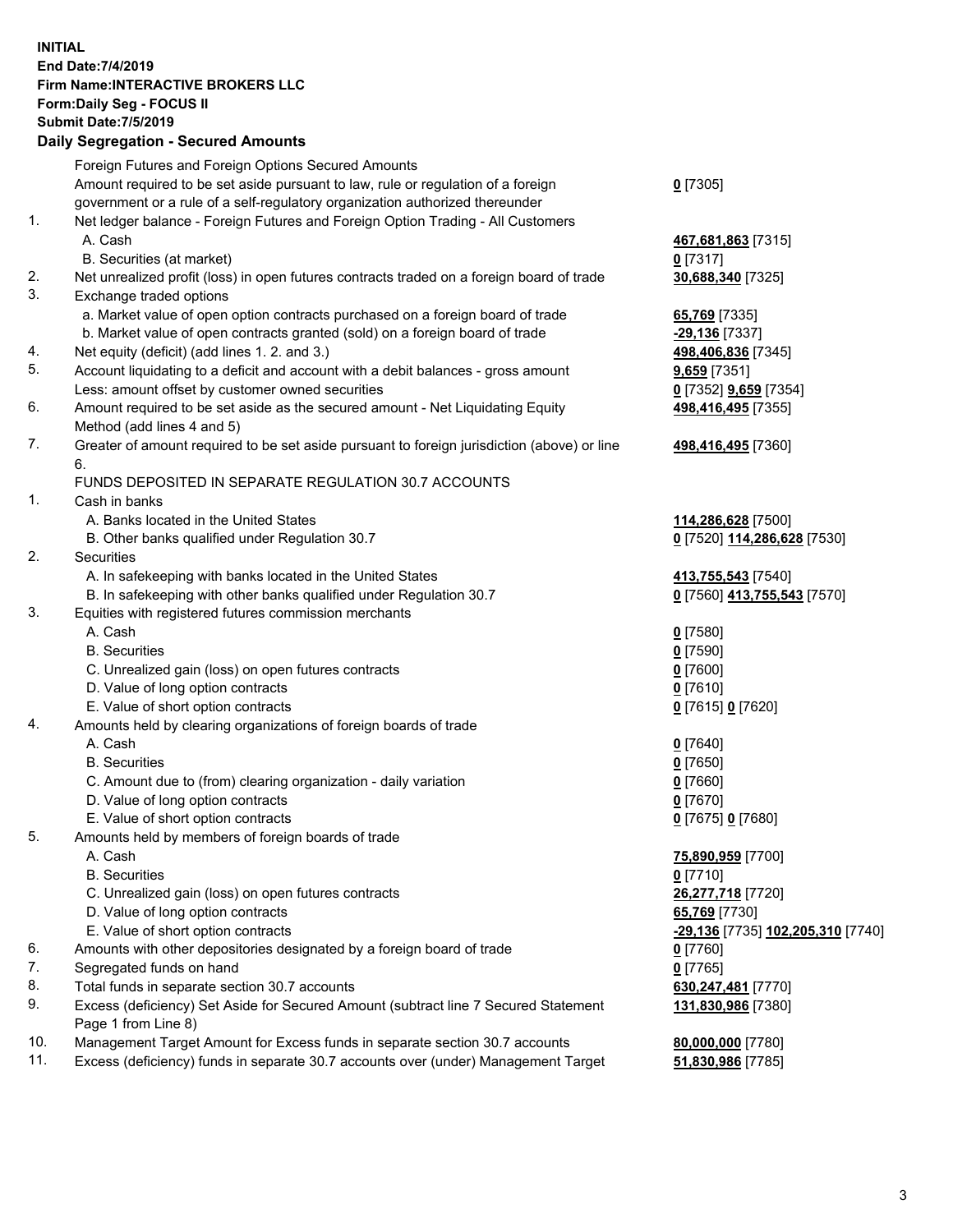**INITIAL End Date:7/4/2019 Firm Name:INTERACTIVE BROKERS LLC Form:Daily Seg - FOCUS II Submit Date:7/5/2019 Daily Segregation - Segregation Statement** SEGREGATION REQUIREMENTS(Section 4d(2) of the CEAct) 1. Net ledger balance A. Cash **3,990,558,868** [7010] B. Securities (at market) **0** [7020] 2. Net unrealized profit (loss) in open futures contracts traded on a contract market **-21,968,812** [7030] 3. Exchange traded options A. Add market value of open option contracts purchased on a contract market **187,817,833** [7032] B. Deduct market value of open option contracts granted (sold) on a contract market **-236,589,990** [7033] 4. Net equity (deficit) (add lines 1, 2 and 3) **3,919,817,899** [7040] 5. Accounts liquidating to a deficit and accounts with debit balances - gross amount **1,245,424** [7045] Less: amount offset by customer securities **0** [7047] **1,245,424** [7050] 6. Amount required to be segregated (add lines 4 and 5) **3,921,063,323** [7060] FUNDS IN SEGREGATED ACCOUNTS 7. Deposited in segregated funds bank accounts A. Cash **842,894,658** [7070] B. Securities representing investments of customers' funds (at market) **2,046,074,720** [7080] C. Securities held for particular customers or option customers in lieu of cash (at market) **0** [7090] 8. Margins on deposit with derivatives clearing organizations of contract markets A. Cash **10,939,159** [7100] B. Securities representing investments of customers' funds (at market) **1,293,514,339** [7110] C. Securities held for particular customers or option customers in lieu of cash (at market) **0** [7120] 9. Net settlement from (to) derivatives clearing organizations of contract markets **2,037,928** [7130] 10. Exchange traded options A. Value of open long option contracts **187,897,157** [7132] B. Value of open short option contracts **-236,921,385** [7133] 11. Net equities with other FCMs A. Net liquidating equity **0** [7140] B. Securities representing investments of customers' funds (at market) **0** [7160] C. Securities held for particular customers or option customers in lieu of cash (at market) **0** [7170] 12. Segregated funds on hand **0** [7150] 13. Total amount in segregation (add lines 7 through 12) **4,146,436,576** [7180] 14. Excess (deficiency) funds in segregation (subtract line 6 from line 13) **225,373,253** [7190] 15. Management Target Amount for Excess funds in segregation **155,000,000** [7194] 16. Excess (deficiency) funds in segregation over (under) Management Target Amount **70,373,253** [7198]

Excess